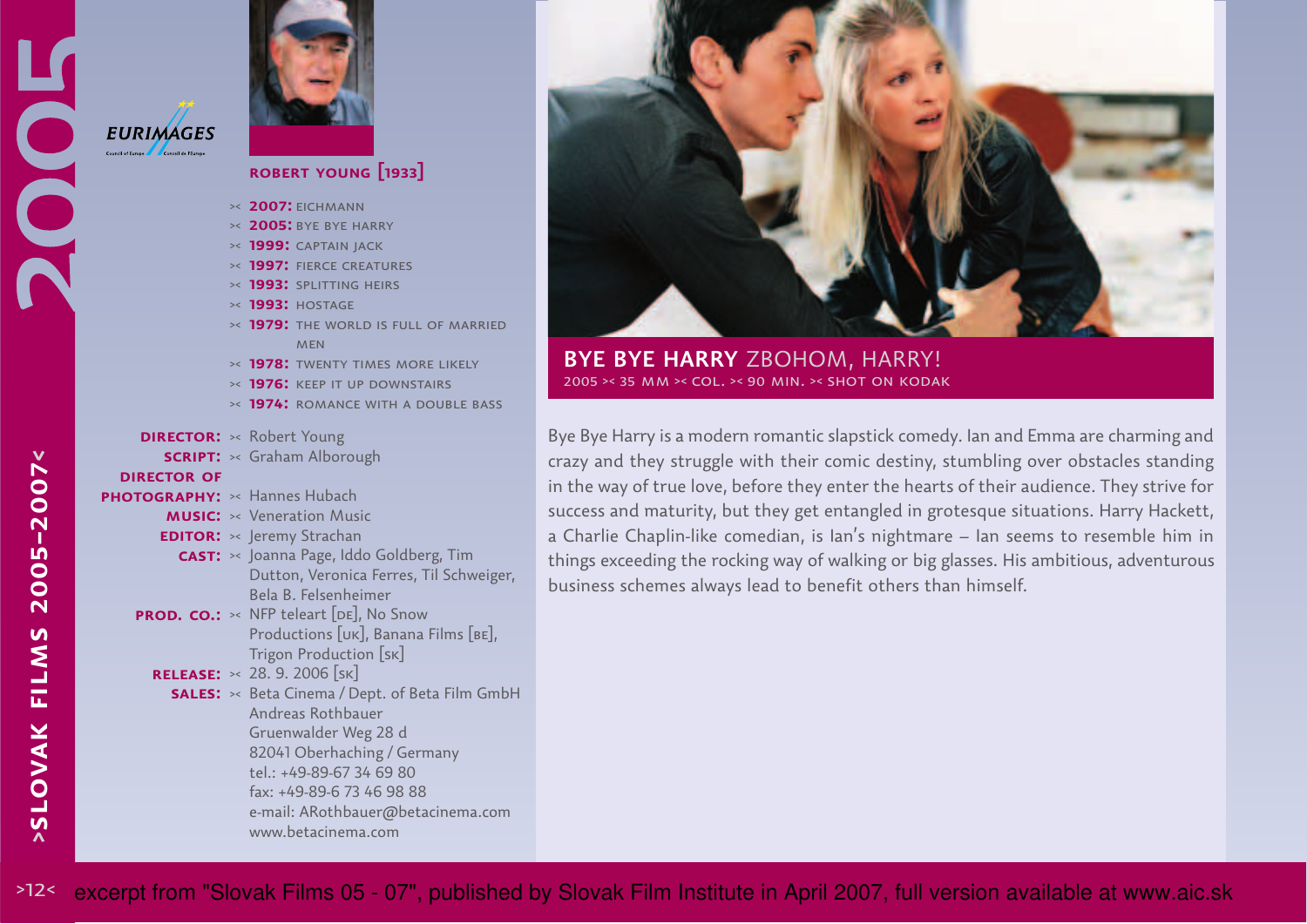

**THE CITY OF THE SUN** SLNEČNÝ ŠTÁT2005 >< 35 mm >< col. >< 95 min. >< shot on kodak

The film is a story of four workers who, one day, find themselves out of work. Since they're too proud to register at the labour office they decide to deal with this un<sup>p</sup>leasant situation in their own way. Using their last money they buy a lorry and start a business of their own. Nothing is as easy as it may seem, not only in business butalso with their loving, squabbling and sad wives and misbehaving children...

**AWARDS:** GOLDEN KINGFISHER AWARD FOR BEST FEATURE – 17<sup>TH</sup> FESTIVAL OF CZECH FILMS, finale plzen 2005 ›‹ efa selection for european film 2005 – european film academy awards ›‹ czech lions 2005 for best editing and best music ›‹ slovak national nomination for the academy award for best foreign language film ›‹ slovak<code>NATIONAL</code> FILM AWARD  $^{\prime\prime}$ THE SUN IN A NET $^{\prime\prime}$  2006 FOR BEST FILM, BEST DIRECTOR, BEST SCRIPT, BEST MUSIC, BEST EDITING AND BEST SOUND >< FIPRESCI AWARD —  $6^{\sf TH}$  FILM FESTIVAL goeast wiesbaden 2006 ›‹ grand prix – batumi iff 2006 ›‹ slovak film critics awardfor best fiction.

|                              | MARTIN ŠULÍK [1962]                                                                        |
|------------------------------|--------------------------------------------------------------------------------------------|
|                              |                                                                                            |
|                              | <b>&gt;&lt; 2007:</b> MARTIN SLIVKA - MUŽ, KTORÝ<br>SADIL STROMY [DOCUMENTARY]             |
|                              | <b>2005:</b> SLNEČNÝ ŠTÁT                                                                  |
|                              | <b>2002:</b> KLÍČ K URČOVÁNÍ TRPASLÍKŮ                                                     |
|                              | [DOCUMENTARY]                                                                              |
|                              | >< 2000: KRAJINKA<br>>< 1999: PRAHA OČIMA [EPISODE]                                        |
|                              | >< 1997: ORBIS PICTUS                                                                      |
|                              | $\times$ 1995: ZÁHRADA                                                                     |
|                              | <b>&gt;&lt; 1992:</b> VŠETKO ČO MÁM RÁD                                                    |
|                              | >< 1991: NEHA                                                                              |
|                              | <b>DIRECTOR:</b> >< Martin Šulík                                                           |
|                              | <b>SCRIPT:</b> >< Marek Leščák, Martin Šulík                                               |
| <b>DIRECTOR OF</b>           |                                                                                            |
| PHOTOGRAPHY: >< Martin Štrba | <b>MUSIC:</b> >< Vlado Godár                                                               |
|                              | <b>EDITOR: &gt;&lt; Jiří Brožek</b>                                                        |
|                              | CAST: >< Oldřich Navrátil, Ivan Martinka, Luboš                                            |
|                              | Kostelný, Igor Bareš, Anna Cónová,                                                         |
|                              | Petra Špalková, Anna Šišková,                                                              |
|                              | Csongor Kassai                                                                             |
|                              | PROD. CO.: >< První veřejnoprávní [cz], Titanic [sk],                                      |
|                              | Česká televize – Televizní studio                                                          |
|                              | Ostrava [cz], Cinemart [cz]<br><b>RELEASE:</b> $\times$ 19. 4. 2005 [cz], 21. 4. 2005 [sk] |
|                              | <b>SALES:</b> >< Ivana Košuličová, Acquisition Manager                                     |
|                              | Cinemart, a. s., Národní 28,                                                               |
|                              | P. O. Box 884, CZ-111 21 Praha 1                                                           |
|                              | tel.: +420-221 105 242                                                                     |
|                              | חרר שחו ורר חריו                                                                           |

fax: +420-221 105 220e-mail: kosulicova@cinemart.cz www.slunecnistat.cz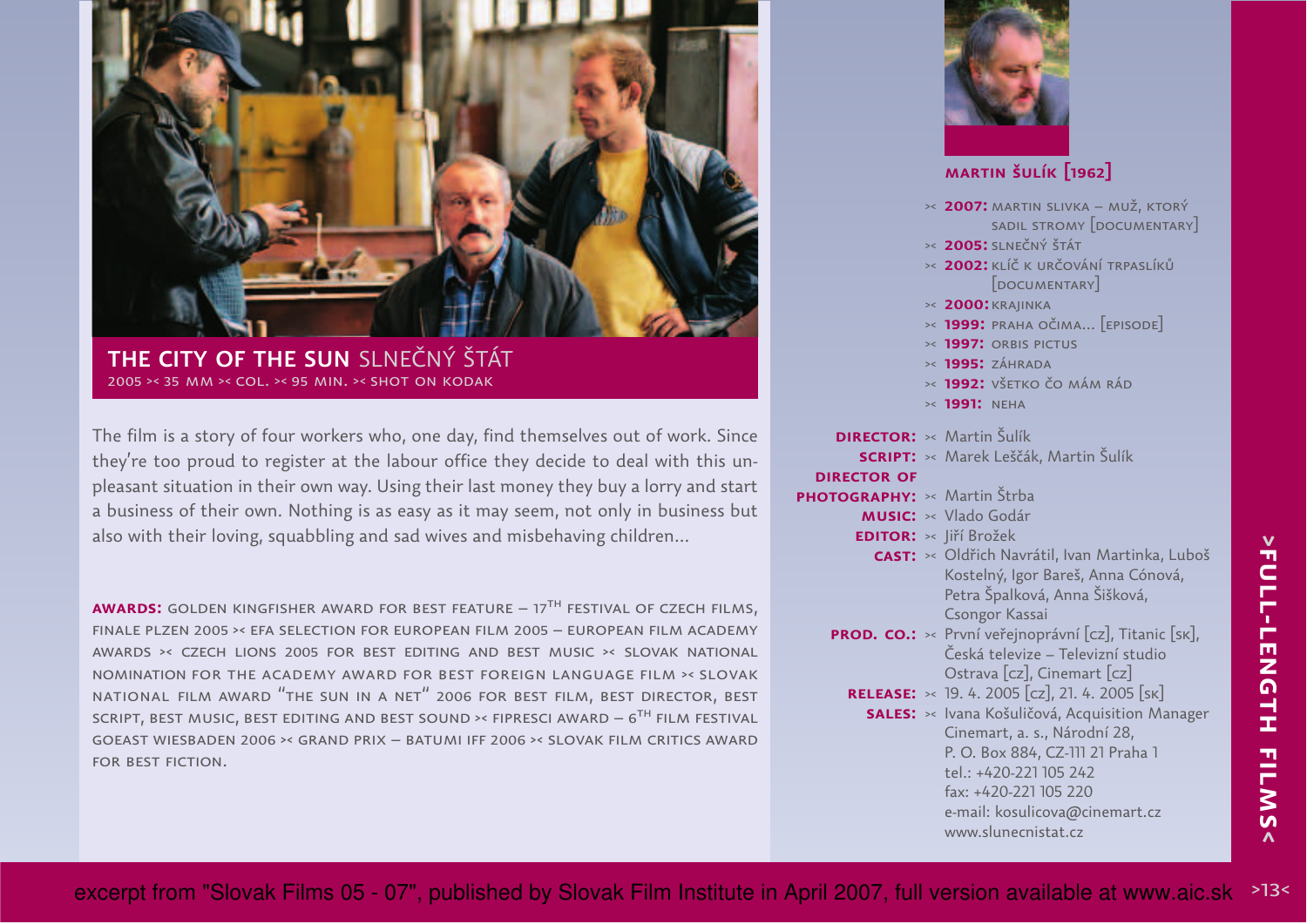

## **yvan le moine [1959]**

**2005:** vendredi ou un autre jour><

**1998:** le nain rouge

 **1992:** les sept péchés capitaux >< $[co-DIR.]$ 

|                                  | <b>DIRECTOR:</b> >< Yvan Le Moine                            |
|----------------------------------|--------------------------------------------------------------|
|                                  | <b>STORY:</b> >< Michel Tournier                             |
|                                  | <b>SCRIPT:</b> >< Yvan Le Moine                              |
| <b>DIRECTOR OF</b>               |                                                              |
| <b>OTOGRAPHY:</b> >< Danny Elsen |                                                              |
|                                  | <b>MUSIC:</b> >< George van Dam                              |
|                                  | <b>EDITOR:</b> >< Matyas Veress                              |
|                                  | <b>CAST:</b> >< Philippe Nahon, Alain Moraida, Ornella       |
|                                  | Muti, Hanna Schygulla, Pascaline Rosina,                     |
|                                  | Jean-Yves Thual, Philippe Grand'Henry,                       |
|                                  | Idwig Stéphane                                               |
|                                  | <b>PROD. CO.:</b> >< AA Les Films Belges [BE], Artisan Films |
|                                  | France [FR] in co-production with                            |
|                                  | CosmoKino [BE], Classic [IT], C&C                            |
|                                  | Partners [SK], Vera Production [SK]                          |
|                                  | <b>RELEASE:</b> $\times$ 12. 8. 2005 [IFF LOCARNO],          |
|                                  | 22. 6. 2006 [SK]                                             |
|                                  | <b>SALES:</b> >< AA Les Films Belges                         |
|                                  | Rue Emile Claus, 63, BE-1080 Bruxelles                       |
|                                  | tel./fax: +32-2-343 0665                                     |
|                                  | e-mail: aalesfilmsbelges@skynet.be                           |



**FRIDAY OR ANOTHER DAY** PIATOK ALEBO INÝ DEŇ2005 >< 35 mm >< col. >< 120 min. >< shot on kodak

The film tells a story of a famous French actor, a member of Comédie Francaise, who in 1877, together with an artistic ensemble leaves Marseille to promote his repertoire in the New World. However, the ship sinks nearby an uninhabited island which have been ignored by all the maps so far. The only survivor is a man who undergoeschanges while patiently and gradually mastering the island. The unhappy and hopelessman drowning in the dirt soon turns into a proud master who begins to govern the island as a sophisticated, tenatious and ruling colonizer. But one day he unexpectedly meets a young mestizo who violates the meaning of his existence and teaches him lifein the wilderness.

**awards:** joseph plateau awards 2005 for best belgian composer and best belgianCINEMATOGRAPHER – 33<sup>RD</sup> GENT FILM FESTIVAL, BELGIUM.

**photography:**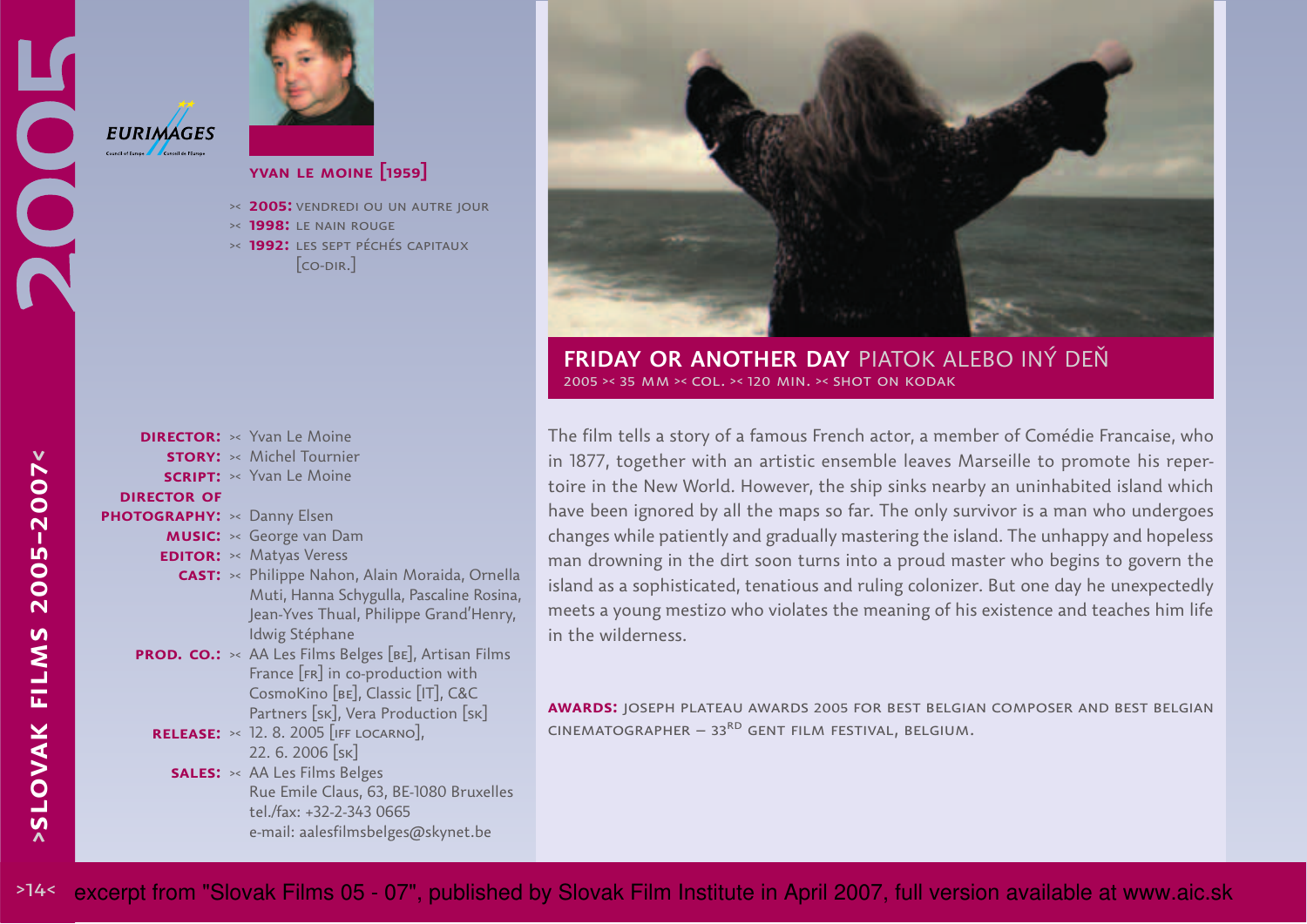

**HERE WE ARE** MY ZDES2005 >< 35 mm >< col. >< 76 min. >< documentary

After the Second World War, the Krnac family moved form Central Slovakia to Sub--Carpathian Ruthenia. After it became a part of USSR they were, according to Kruschcev decree, violently moved to a village named Balgarka in the steppes of Kazakhstan. They had spent over 40 years there. After the break-up of the Soviet Union they decided to come back to Europe. In the autumn of 2000 the family of Dimitrj Kiossyia leaves their home in the steppe and heads for the land of their ancestors – Slovakia. However, a new beginning brings more disappointment than joy. Until then strong bonds within a family, they now begin to crumble. It is mainly the family elders who feel uprooted and more and more ponder the life they left behind in Kazakhstan.

**awards:** nomination for the slovak national film award "the sun in a net" 2006 inTHE CATEGORY BEST DOCUMENTARY >< BEST EUROPEAN FILM  $\sim8^{ \text{TH} }$  IF ASTRA FILM SIBIU 2006  $\lceil$ romania $\rceil$  >< grand prix – 41<sup>st</sup> academia film olomouc 2006 >< prize of minister OF CULTURE  $8^{\sf{TH}}$  international human rights documentary film festival one WORLD, PRAGUE 2006  $\times$  GRAND PRIX –  $8^\text{TH}$  INTERNATIONAL DAYS OF DOCUMENTARY FILMS lublin 2007



## **jaro vojtek [1968]**

**2007:** hranica [documentary] ><**2005:** my zdes [documentary] ><

| <b>DIRECTOR:</b> >< Jaro Vojtek |                                                        |
|---------------------------------|--------------------------------------------------------|
|                                 | <b>STORY:</b> >< Andrej Bán                            |
|                                 | <b>SCRIPT:</b> >< Marek Leščák, Jaro Vojtek            |
| <b>DIRECTOR OF</b>              |                                                        |
| PHOTOGRAPHY: >< Jaro Vojtek     |                                                        |
|                                 | <b>EDITOR:</b> >< Maroš Šlapeta                        |
|                                 | <b>PROD. CO.:</b> $\times$ Leon Productions [SK]       |
|                                 | <b>RELEASE:</b> $\times$ 7.7.2005 [KARLOVY VARY IFF],  |
|                                 | 14.9.2005 [SK]                                         |
|                                 | <b>SALES:</b> $\times$ LEON Productions, spol. s r. o. |
|                                 | Jadranská 41, SK-841 01 Bratislava 42                  |
|                                 | tel.: +421 905 609 173, +421 2 6453 3992               |
|                                 | fax: +421 2 6446 2784                                  |
|                                 | e-mail: leon@leonproductions.sk                        |
|                                 | www.leonproductions.sk                                 |
|                                 | www.myzdes.com                                         |
|                                 |                                                        |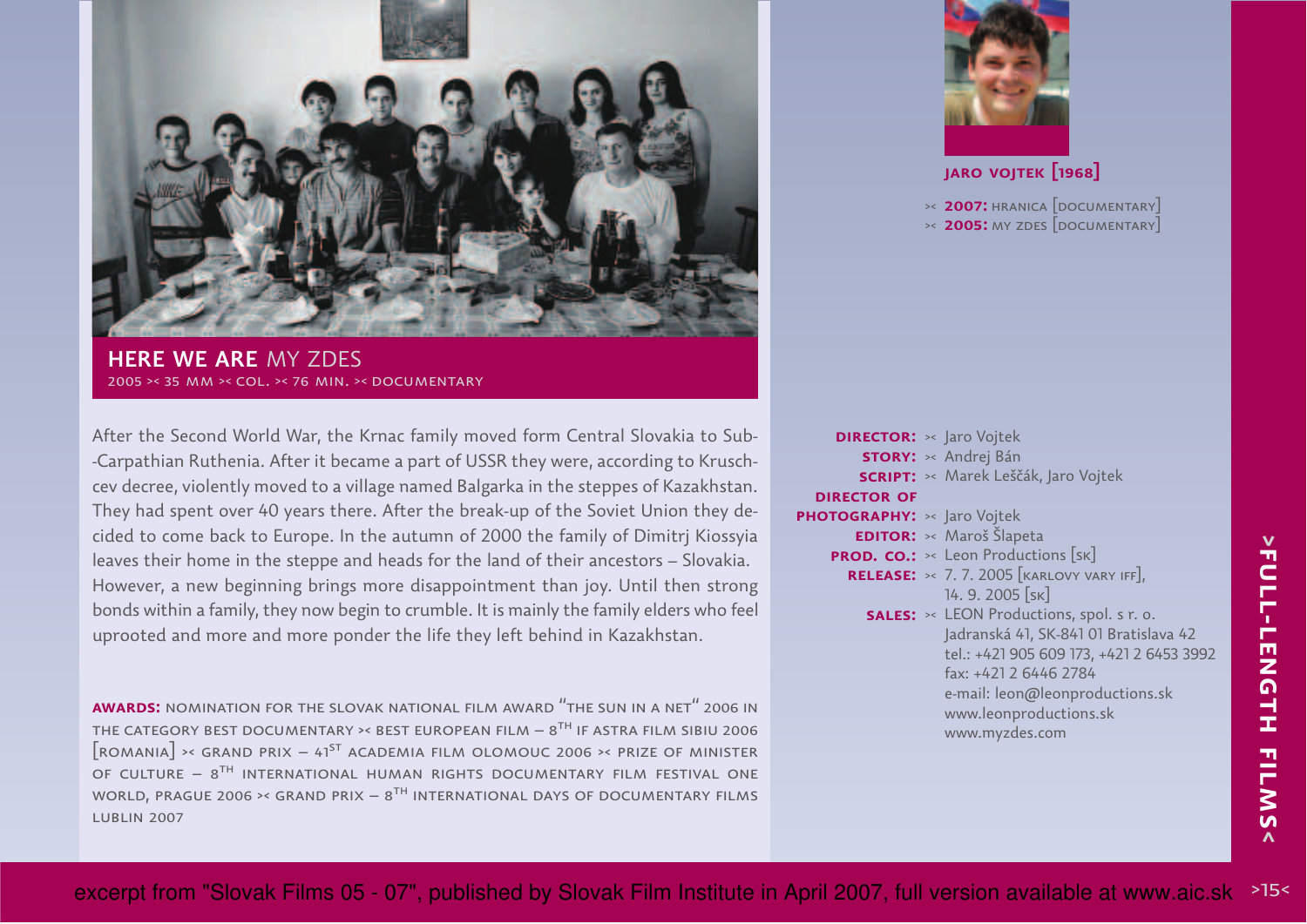# **EURIMAGES** IOC Council of Europe



# **jan švankmajer [1934]**

- **2005:** šílení ><
- **2000:**otesánek ><
- **1996:** spiklenci slasti ><
- **1993:** lekce faust ><
- **1987:** něco z alenky ><

#### **DIRECTOR:** >< Jan Švankmajer **story:** >< Jan Švankmajer **SCRIPT:** >< Jan Švankmajer **PHOTOGRAPHY:** >< Juraj Galvánek **EDITOR:** >< Marie Zemanová **CAST:** >< Pavel Liška, Jan Tříska, Anna Geislerová, Martin Huba, Jaroslav Dušek, PavelNový, Stano Dančiak, Jiří Krytinář**PROD. CO.:**  $\times$  Athanor [cz], Juraj Galvánek C-Ga Film [sk], Česká televize [cz],Barrandov Studio [cz] 17. 11. 2005 [cz], 23. 2. 2006 [sk]**release:**><**SALES:** >< Athanor – společnost pro filmovou tvorbu, s. r. o.U 5. baterie 21, CZ-162 00 Praha 6tel.: +420-224 <sup>313</sup> <sup>382</sup> fax: +420-224 313 383 e-mail: athanor@nextra.cz www.czech-tv.cz/specialy/sileni**director of**



**LUNACY** ŠÍLENÍ2005 >< 35 mm >< col. >< 118 min. >< shot on kodak

This philosophical horror story draw inspiration from two short stories by Edgar Allan Poe: The Premature Burial and The System of Dr. Tarr and Prof. Fether. Young Berlotis haunted by a recurrent dream in which hospital orderlies attempt to bind him in <sup>a</sup> straitjacket. The dream ends with his waking up in a demolished room. After his mother's funeral, at an inn Berlot meets a marquis and accepts his invitation to his palace. One night, he witnesses an orgy in the palace chapel. A young woman is being forced to participate and she captivates Berlot to such a degree that he decides to leave the palace at once. The marquis, however, falls into a cataleptic fit and seems to die. The nobleman's servant makes Berlot seal the coffin. The next day, they find the marquis feasting in the family vault. He too is guarding a secret and suggest a therapy for Berlot, which should put an end to his troublesome dream.

**awards:** czech national nomination for the academy award for best foreign language film ›‹ czech lions for best art direction and best poster ›‹ slovak nationalFILM AWARD  $^{\prime\prime}$ THE SUN IN A NET $^{\prime\prime}$  2006 FOR BEST ACTOR, BEST ACTRESS, BEST CINEMATOgraphy and best art direction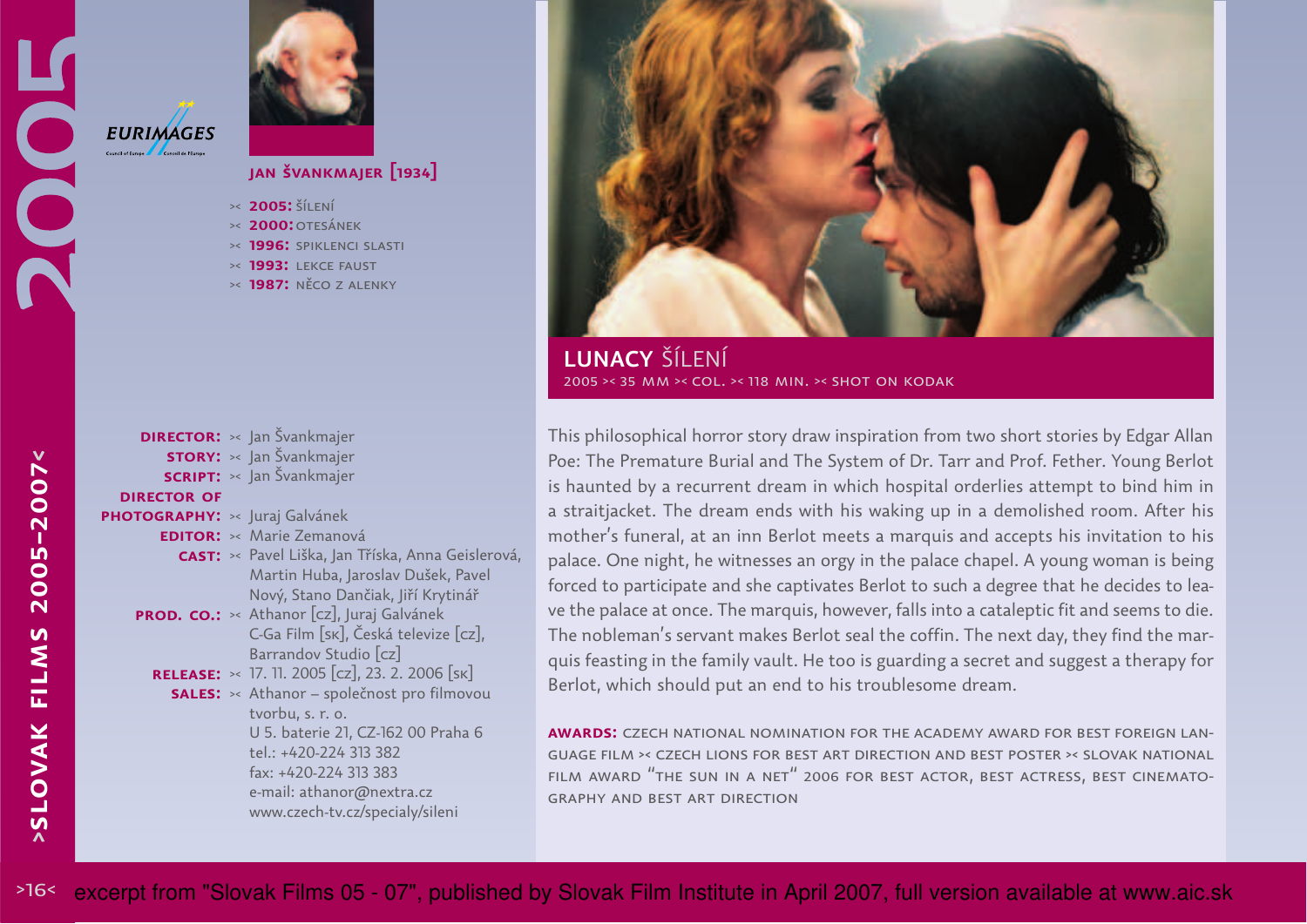

**TERMINAL STATION** KONEČNÁ STANICA2005 >< 35 mm >< col. >< 95 min.

Small, abandoned and derelict Terminal railway Station is years beyond its heydays.Once in a blue moon some train passes, makes no fuss... Inside of it there are travellers waiting for something that isn't still to come and wanting to go somewhere, butwhere? They don't know. Out of the blue something unexpected happens that disruptsthe station's sleepy atmosphere. A dead body is found at the toilet. Each and every one of the travellers had a motive... The film is full of people's destinies and stories brimming with humanity, poetic and often humorous situations, moods and daydreams...When the last train leaves the Terminal Station, no one gets on but the lives of thetravellers go on nevertheless...

The film is an adaptation of the stage play Terminal Station by the Radosina NaiveTheatre.



# **jiří chlumský [1958]**

- **2006:** prachy dělaj člověka><
- **2005:** konečná stanica ><
- **1998:** stůj, nebo se netrefím! ><

|                                   | <b>DIRECTOR:</b> >< Jiří Chlumský                                                                                                                                                                              |
|-----------------------------------|----------------------------------------------------------------------------------------------------------------------------------------------------------------------------------------------------------------|
|                                   | <b>SCRIPT:</b> >< Stanislav Štepka                                                                                                                                                                             |
| <b>DIRECTOR OF</b>                |                                                                                                                                                                                                                |
| PHOTOGRAPHY: × Tomáš Juríček      |                                                                                                                                                                                                                |
|                                   | <b>MUSIC:</b> >< Monkey Orchestra - Peter Mankovecký                                                                                                                                                           |
|                                   | <b>EDITOR:</b> >< Peter Kordač                                                                                                                                                                                 |
|                                   | CAST: « Zdena Studenková, Josef Somr, Anna<br>Šišková, Josef Abrhám, Stanislav Štepka,<br>Csongor Kassai, Diana Mórová, Eva<br>Kerekešová, Lubo Paulovič, Katarína<br>Kolníková, Marián Geišberg, Milan Lasica |
|                                   | <b>PROD. CO.:</b> $\times$ JMB Film & TV Production [SK],<br>Slovenská televízia [sk],<br>Štúdio 727 [sk], Agentúra RND [sk]                                                                                   |
| <b>RELEASE:</b> $\times$ 3.3.2005 |                                                                                                                                                                                                                |
|                                   | <b>SALES:</b> $\times$ JMB Film & TV Production, s. r. o.<br>Koreničova 12, SK-811 03 Bratislava<br>tel.: +421-2-5464 1344<br>fax: +421-2-5464 1346<br>e-mail: jmb@jmbfilm.sk<br>www.konecnastanica.sk         |
|                                   |                                                                                                                                                                                                                |